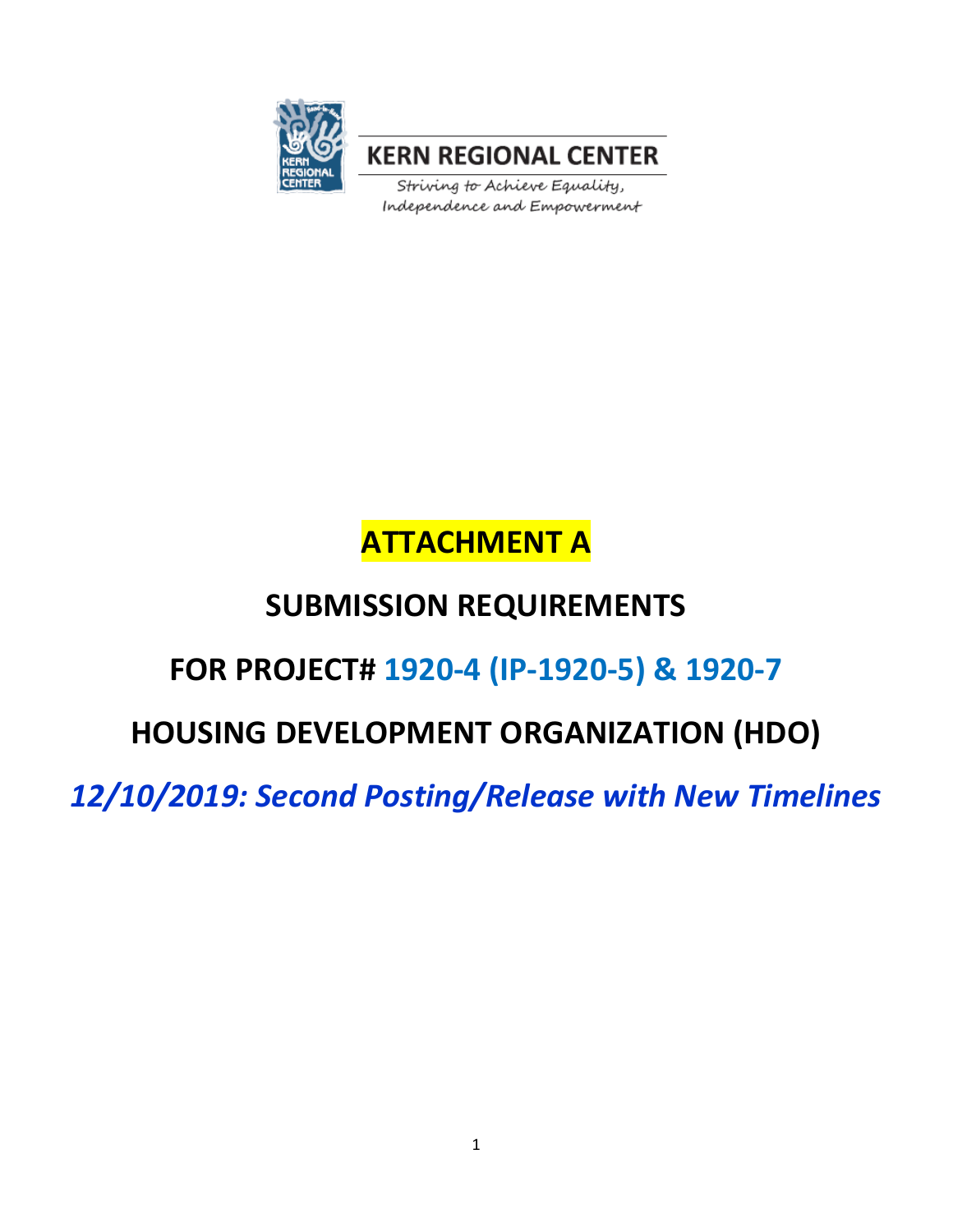# **PROPOSED HDO DEVELOPMENT 1920-4 (IP-1920-5): ENHANCED BEHAVIOR SUPPORT HOMES (EBSH) FOR ADULT.**

A home to provide 24 hour non-medical care for individuals who require enhanced behavioral supports staffing, and supervision in a homelike setting, enhanced staffing and staff training, and enhanced monitoring by RC case managers, RC behavior professionals and DDS. Home to be equipped with both delayed egress devices designed for individuals who, due to difficult to manage behaviors or lack of hazard awareness and impulse control, would pose a risk of harm to themselves or others. Provider to ensure that individuals are supervised when they wish to go outside the property limits. Home to have a delayed exit door, or doors with time delay type, which will automatically open after programmed amount of time (not to exceed 30 seconds).

**Acquisition**: Up to \$250,000. **Renovation:** Up to \$400,000. **Geographic Location**: KERN COUNTY **Development Timeline**: Home should be completed six (6) months after closed of escrow.

#### **Sample Specifications for Physical Plant:**

- Delayed Egress System [Alarm System]
- Maximum of THREE (3) bedrooms, 3 non-ambulatory access
- Adhere to Department of Developmental Services (DDS) and Community Placement Plan (CPP) housing guidelines and EBHS requirements/ features such as generator and tracking systems.
- ADA compliant exist, and non-ambulatory clearance
- With access to adequate community resources as identified by KRC.
- Create privacy buffers between adjacent neighbors through fencing (anti-climb) and thoughtful landscaping that adds residential beauty and maximizes resident safety.
- Common areas that promote interaction. Multiple interior and exterior common areas are preferred, including private space to visit with family and friends.
- Fully fenced and private yard or outdoor space for individuals to safely be outside for relaxing, socializing and physical fitness.
- Private bedrooms for 3 individuals that allow for storage of personal items and décor.
- Finishes and fixtures that are durable and easily cleaned; utilize ligature resistant fixtures where needs are identified.
- Installation of an emergency backup power generator capable of powering essential elements of the home such as interior and exterior lighting, kitchen appliances, delayed egress devices, one common area television, landline telephone, and common area computer.
- Interior doors to have soft-closing hinges. This avoids slamming doors, injuries, loud sounds, etc.
- Soundproofing windows utilizing quadruple pane windows or Plexiglas insert.
- All windows to either be tempered or provided with a protective polymeric glass coating.
- Hardened walls through the use of ¾ drywall, PVC protective wall paneling, acoustically enhanced gypsum board, etc.
- Softened walls for residents with self-injurious behaviors through partial or full wall modular panel systems, and rounded corners.
- Maintain an open floor plan with maximum line of sight from/to Kitchen, common areas, and any staff work areas.
- Fiberglass doors and metal knock down frames.
- Thoughtfully designed and locked storage throughout home, specifically at bathrooms, kitchen and laundry.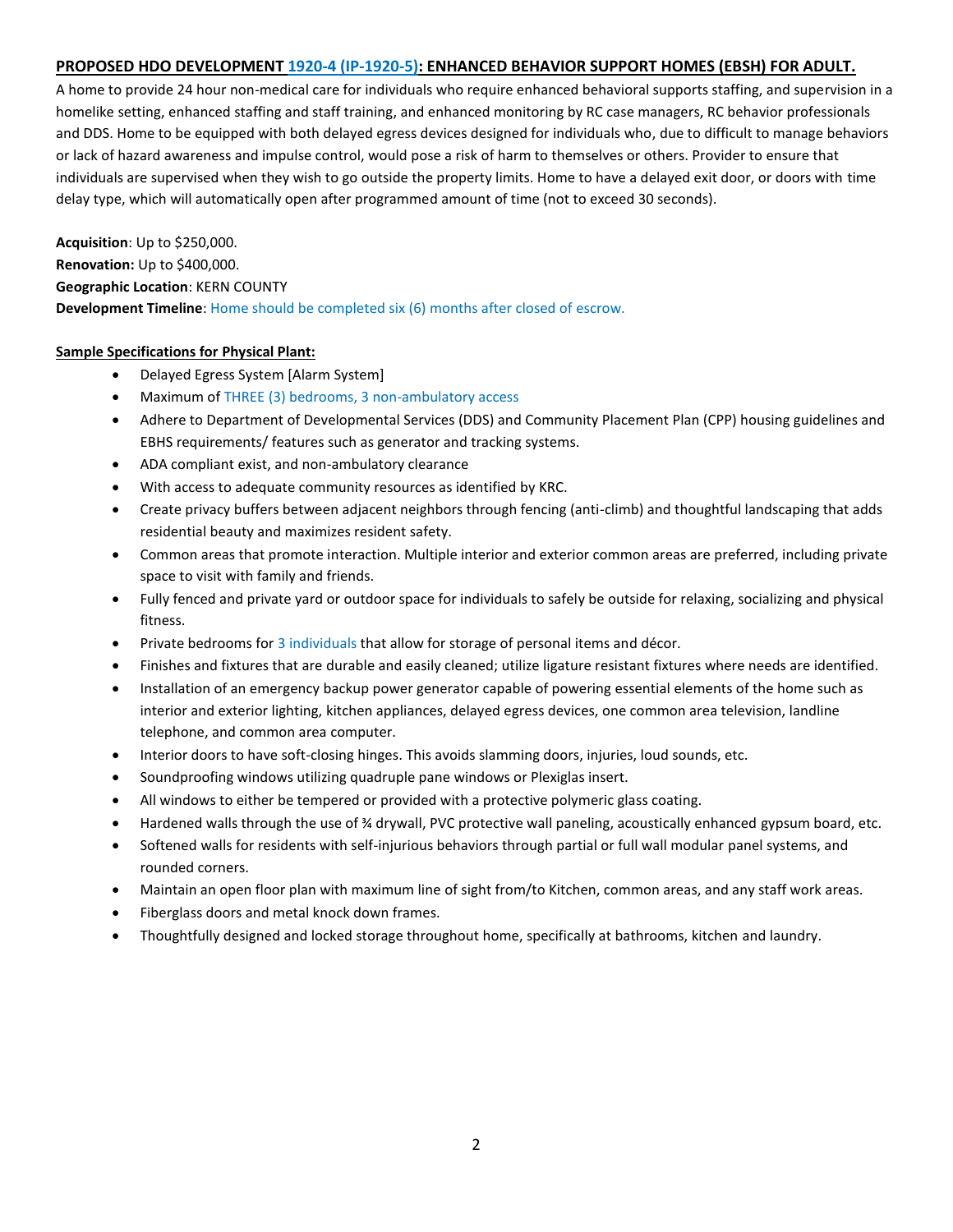## **PROPOSED HDO DEVELOPMENT 1920-7: COMMUNITY CRISIS HOME (CCH) CRIIS SERVICES STEP DOWN (CSSD) FOR**

# **ADULT.**

A home to provide 24-hour non-medical care for individuals who require crisis services. Individuals needing this services may exhibiting, aggression , causing bodily injury, property destruction causing damage, elopement, lack of safety awareness, history of failed placements/institutionalization, frequent in-patient 5150 hospitalizations, high use of Psychotropic medication to control behavior, history of non-compliance with meds, poor emotion regulation , poor coping skills, issues with interpersonal relationships, Lack of appropriate family support, history of abuse, trauma, or history of substance abuse, or individuals in the criminal justice system, crisis include need support around compliance with a court ordered program, diversion, or may they have sexual offending behavior or history. The Crisis Step Down services is the last step when the local hospital, police, mental health is unable to assist. Services may include enhanced behavioral supports staffing, and supervision in a homelike setting, enhanced staffing and staff training, and enhanced monitoring by RC case managers, RC behavior professionals and DDS. Home to be equipped with both delayed egress devices designed for individuals who, due to difficult to manage behaviors or lack of hazard awareness and impulse control, would pose a risk of harm to themselves or others. Provider to ensure that individuals are supervised when they wish to go outside the property limits. Home to have a secured perimeter and delayed exit door, or doors with time delay type, which will automatically open after programmed amount of time (not to exceed 30 seconds).

**Acquisition**: Up to \$200,000. **Renovation:** Up to \$400,000. **Geographic Location**: KERN COUNTY **Development Timeline:** Home should be completed six (6) months after closed of escrow.

#### **Sample Specifications for Physical Plant:**

- Secured Perimeter and Delayed Egress System [Alarm System]
- Maximum of Four (4) bedrooms, 3 non-ambulatory access
- Adhere to Department of Developmental Services (DDS) and Community Placement Plan (CPP) housing guidelines and CCH requirements/ features such as generator.
- ADA compliant exist, and non-ambulatory clearance
- With access to adequate community resources as identified by KRC.
- Create privacy buffers between adjacent neighbors through fencing (anti-climb) and thoughtful landscaping that adds residential beauty and maximizes resident safety.
- Common areas that promote interaction. Multiple interior and exterior common areas are preferred, including private space to visit with family and friends.
- Fully fenced and private yard or outdoor space for individuals to safely be outside for relaxing, socializing and physical fitness.
- Private bedrooms for 4 individuals that allow for storage of personal items and décor.
- Finishes and fixtures that are durable and easily cleaned; utilize ligature resistant fixtures where needs are identified.
- Installation of an emergency backup power generator capable of powering essential elements of the home such as interior and exterior lighting, kitchen appliances, delayed egress devices, one common area television, landline telephone, and common area computer.
- Interior doors to have soft-closing hinges. This avoids slamming doors, injuries, loud sounds, etc.
- Soundproofing windows utilizing quadruple pane windows or Plexiglas insert.
- All windows to either be tempered or provided with a protective polymeric glass coating.
- Hardened walls through the use of ¾ drywall, PVC protective wall paneling, acoustically enhanced gypsum board, etc.
- Softened walls for residents with self-injurious behaviors through partial or full wall modular panel systems, and rounded corners.
- Maintain an open floor plan with maximum line of sight from/to Kitchen, common areas, and any staff work areas.
- Fiberglass doors and metal knock down frames.
- Thoughtfully designed and locked storage throughout home, specifically at bathrooms, kitchen and laundry.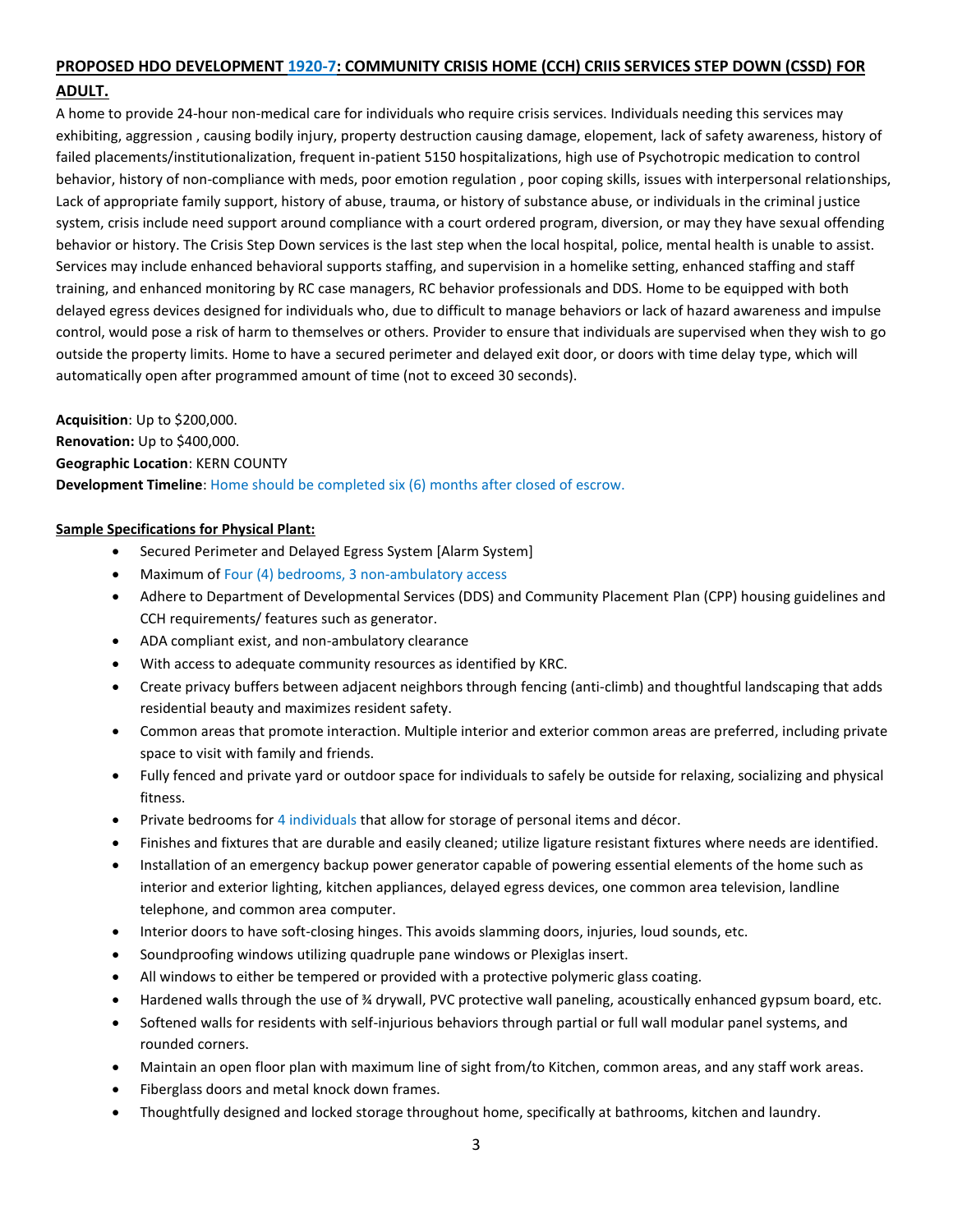# **APPLICANT ELIGIBILITY**

The Housing Development Organization's (HDO) primary mission is to develop and manage accessible homes for the needs of individual with developmental disabilities. For the purposes of these projects, the applicant must be a registered HDO (or indicate intent to create an Non-Profit Organization registered as an IRS 501(c) (3) corporation), limited liability company, or limited partnership that will own the properties through the HDO as a managing general partner who receives and retains an Organizational Clearance Certificate for the project(s) from the California Board of Equalization in order to be exempt from property taxes. Only applicants who have acquired, constructed, or renovated property for the use of special needs populations for a minimum of two years, or have team members with at least 4 years of relevant experience, will be considered. Applicants must possess qualifications as specified in this RFP. Proposals will be considered from affordable housing providers who retain development team members with documented experience in real estate purchase, financing and renovation.

HDO must submit the resumes of the development team, a summary of past projects, and a narrative of proposed property ownership including acquisition, renovation, and maintenance. Information on plans for acquiring permanent financing, HDO and financial documentation, an implementation and financing plan, and a sample-reporting format must also be included.

The selected applicant will be required to provide a performance bond for all money advanced. The cost of the bond will be an acceptable start-up cost.

# **APPLICANT INELIGIBILITY**

The following agencies or individuals are not eligible for this HDO development award:

- 1. The State of California, its officers or its employees;
- 2. A regional center, its employees, and their immediate family members;
- 3. Area Board members, their employees or their immediate family members;
- 4. Any HDO with a conflict of interest in either board members or employees

#### **SUBMISSION INFORMATION**

Response to the Request for Proposals must be received by KRC, **February 3, 2020**, **no later than 4pm** for both hard copies and E-file. No exceptions.

All interested Applicants **must submit FOUR (4) hard copies AND an e-file of proposal** *for each development* to:

a. Hand Deliver:

ATTN: Cherylle Mallinson, Director CSD

Community Services Unit 3300 No. Sillect Avenue, Bakersfield, CA 93308 **E-file to:** [cmallinson@kernrc.org](mailto:cmallinson@kernrc.org)

b. Mail to:

ATTN: Cherylle Mallinson, Director CSD

Community Services Unit 3200 No. Sillect Avenue, Bakersfield, CA 93308 **E-file to:** [cmallinson@kernrc.org](mailto:cmallinson@kernrc.org)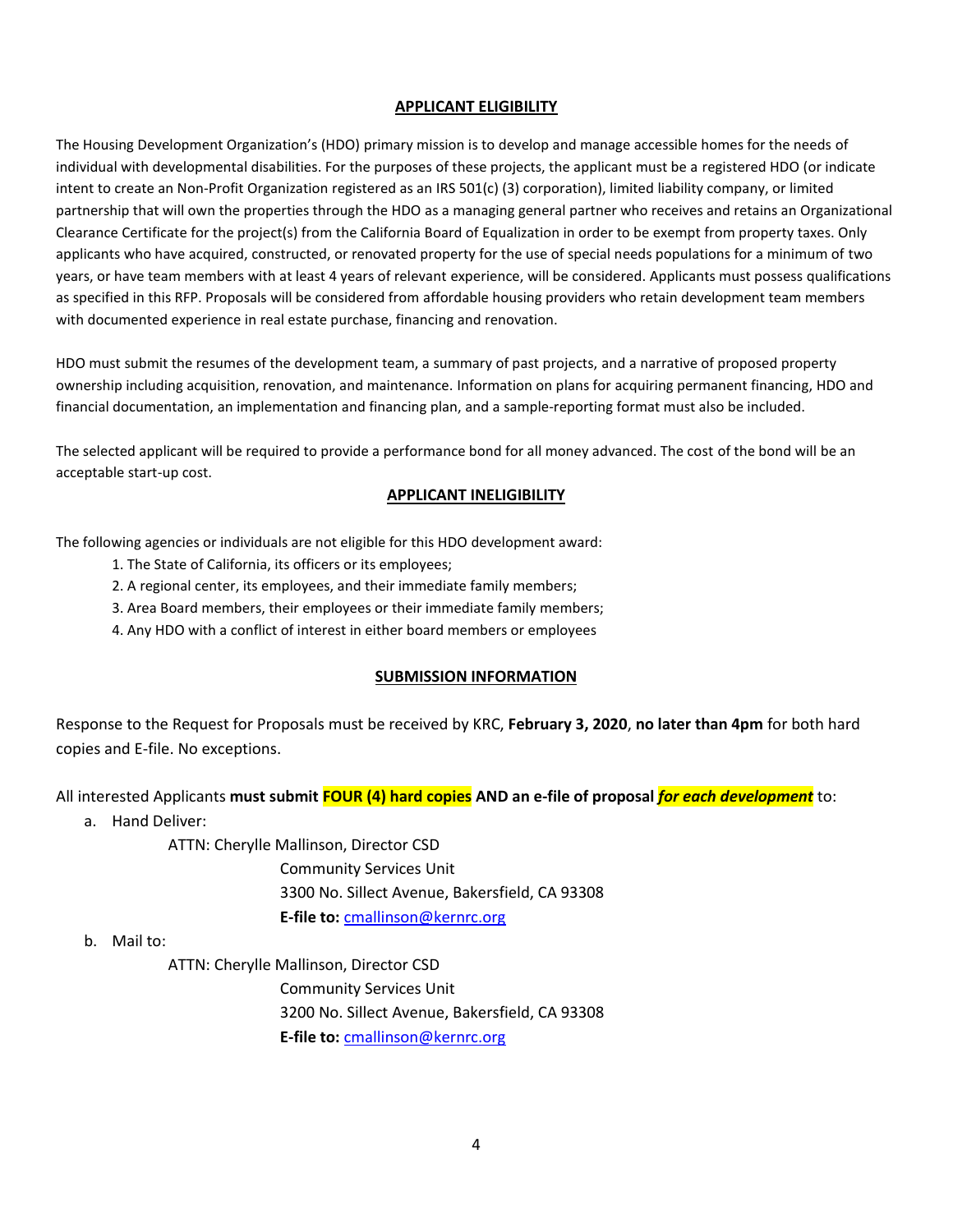# **SELECTION PROCESS**

All proposals received by the deadline will undergo a preliminary screening. Late or incomplete applications will not be accepted for review and rating. The Proposal Review Committee will be selected by KRC. Proposals will be reviewed for completeness, applicant experience and fiscal stability, resources of applicant, reasonableness of costs, and ability of applicant to identify and achieve outcomes of property acquisition and renovation. The final decision of the Proposal Review Committee shall be approved by the Executive Director, and is not subject to appeal. All applicants will receive notification of KRC's decision regarding their proposal. This Committee will review, score, rank and prioritize the proposals. Applicant's proposals may be rejected for inconsistency with state and federal guidelines, failure to follow RFP instructions, incomplete documents, or failure to submit required documents. In addition to evaluation on the merit of the proposal, applicants will be evaluated and selected based on previous performance (including the timely completion of projects, a history of cooperative work with the regional center or other funders, and a track record consistent with established timelines for development).

## **CONTENT OF PROPOSAL**

Proposals must be typed on standard white paper using standard **size font (12)** and include a table of contents and page numbering. For items that request conditional information, provide a statement whether or not it applies to the applicant in order to verify that it has been addressed.

## Proposals will be reviewed and ranked based on the following areas:

## **A. HDO Organizational and Financial Development**

1. The applicant/agency has prior experience purchasing property to be used as licensed home for clients who have moved from the state developmental centers.

- a. 1-2 years/ 2-4 homes
- b. 3-5 years/ 5-10 homes
- c. >than 6 years/ >10 homes

2. The applicant/agency has prior experience remodeling property to be used as licensed homes for clients moving from state developmental centers

- a. 1-2 years/ 2-4 homes b. 3-5 years/ 5-10 homes
- c. >than 6 years/ >10 homes

3. The applicant/agency's financial statement reflects sound fiscal practices. Assets are sufficient to undertake the proposed project.

- a. 1 Successful independent audit plus HDO ownership of 2-4 homes in good financial standing
- b. 2 Successful independent audits plus HDO ownership of 5-8 homes in good financial standing
- c. 3 Successful independent audits plus HDO ownership of 9-10 homes in good financial standing

d. >3 Successful independent audits by at least 2 different audit firms plus HDO ownership of 11 or more homes in good financial standing

#### **B. Narrative Proposal**

- 1. The overall proposal indicates an ability to follow directions and is an appropriate response to the RFP
	- a. Proposal follows outline and is complete
	- b. Above, plus mission statement with person-centered values
	- c. Above, plus no negative financial histories
	- d. Above, plus complete financial documentation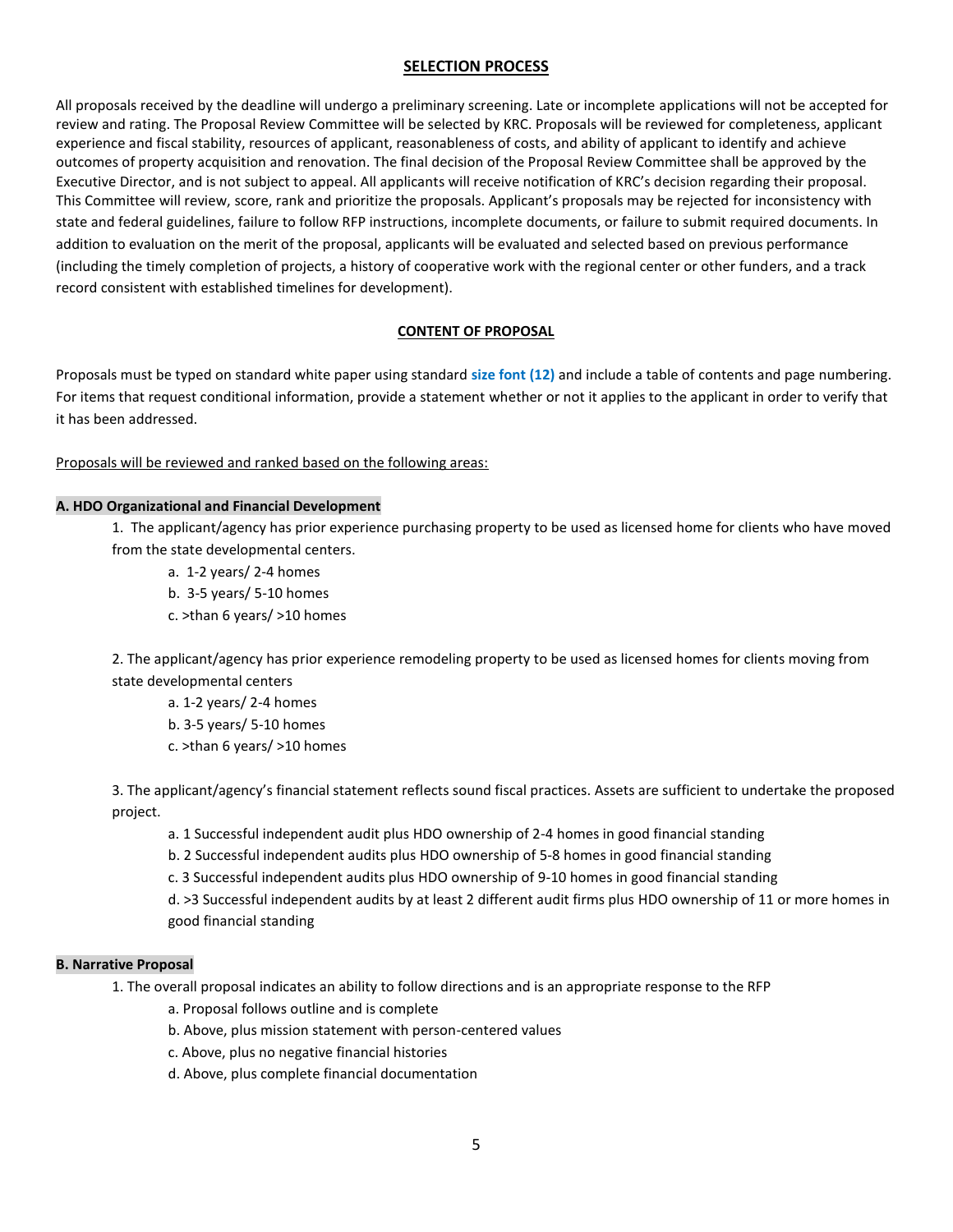#### **C. Implementation Plan**

- 1. The work plan indicates a thorough knowledge of the processes and procedures needed to complete the project
	- a. Plan shows complete activities required to purchase and renovate properties
	- b. Above, plus plan shows good understanding of state and local building requirements
	- c. Above, plus realistic timeline for completion. **Completion including all billing must be done by March 1, 2022**

## **(or sooner depending on closed of escrow).**

## **D. Project Budget**

- 1. The project budget demonstrates funding leverage and a reasonable budget
	- a. Budget shows complete list of costs required to purchase and renovate properties
	- b. Above, plus plan shows reasonable costs for above listed items
	- c. Above, plus demonstration of viable relationships with well-established funding sources

# **RESERVATION OF RIGHTS**

Kern Regional Center reserves the right to request or negotiate changes in a proposal, to accept all or part of a proposal, or to reject any or all proposals. KRC may, at its sole and absolute discretion, select no provider for these services if, in its determination, no applicant is sufficiently responsive to the need.

Kern Regional Center reserves the right to withdraw this Request for Proposal (RFP) and/or any item within the RFP at any time without notice. Kern Regional Center reserves the right to disqualify any proposal which does not adhere to the RFP guidelines. This Request for Proposal is being offered at the discretion of KRC. It does not commit KRC to award any grant.

# **COSTS FOR PROPOSAL SUBMISSION**

Applicants responding to the RFP shall bear all costs associated with the development and submission of a proposal.

## **CONTENT OF PROPOSAL**

Proposals must be typed on standard white paper using standard size font (12) and include a table of contents and page numbering. For items that request conditional information, provide a statement whether or not it applies to the applicant in order to verify that it has been addressed.

## **Use the following outline:**

- I. Signed Request for Proposal Affirmation
- II. Table of contents
- III. APPLICANT INFORMATION (HDO, Development Team, Financial Documentation)

a. The contact information (name, address, e-mail address and telephone number) of the proposed HDO applicant and whether applying as a profit, non-profit corporation, a limited partnership, or a limited liability corporation. b. State the name of the author of the proposal. List any parties who participated in writing all or part of the proposal. Any proposal written for an applicant by a consultant or professional grant writer will demonstrate a commitment by the writer to provide ongoing technical assistance during the project implementation phase. c. Describe or provide materials that clarify the HDO's mission and development and management experience of the HDO, any developer retained by the HDO and other development team members.

d. Development Success

1. State the background of either your organization or yourself in providing the type of projects/services outlined in the RFP

2. Describe similar projects/services with which the organization has been successful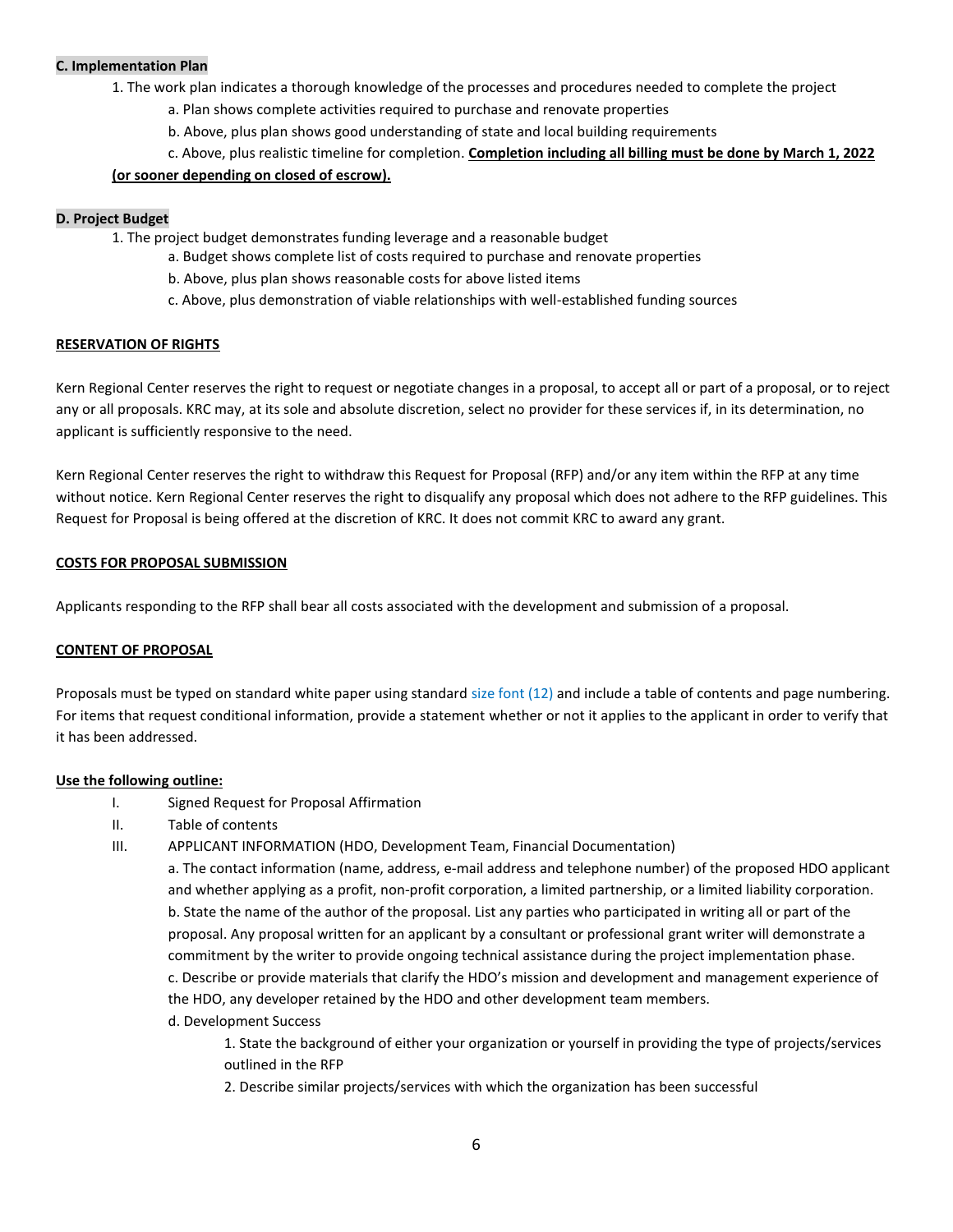e. At a minimum the proposal should include names of partners, staff or consultants, if known, who will be involved in the implementation of the project if awarded; resumes; a summary of past projects; and a narrative of proposed property ownership from acquisition to conversion to permanent financing.

f. List of references and/or letters of reference relevant to experience and other qualifications required to complete this or similar projects. Applicants should be aware that KRC will contact references and other sources to corroborate any of the information provided in the proposal.

g. List of all projects with other regional centers and the current status of each project.

h. Specify any past history of activities which have had a serious negative impact upon development projects, tenants or residents including, but not limited to: financial losses (e.g., foreclosure), or serious investigation or citation under the California Administrative Code, the Penal Code or Regulations of the State of California, or the laws of other states, or the Federal Government. Any information withheld or omitted may result in disqualification of the proposal or termination of the contract.

i. Organizational Documentation

A. For Profit Corporations

1. IRS approval

2. Articles of Incorporation stating that, as part of its mission, the organization will develop and manage affordable homes for individuals with special needs, including those with developmental disabilities, and identifying the leadership and responsibilities of the HDO.

3. Corporation By laws that defines the purpose of the HDO to develop and manage affordable homes for individuals with special needs, including those with developmental disabilities and any tenant restrictions.

C. For Non-Profit Corporations

1. IRS approval of 501(c) (3) status

2. Articles of Incorporation stating that, as part of its mission, the organization will develop and manage affordable homes for individuals with special needs, including those with developmental disabilities, and identifying the leadership and responsibilities of the HDO.

3. Corporation By laws that defines the purpose of the HDO to develop and manage affordable homes for individuals with special needs, including those with developmental disabilities and any tenant restrictions.

4. A list of current officers and Board Members.

D. For Limited Partnerships

1. A certificate of Limited Partnership (LP-1)

2. Amendment to Certificate of Limited Partnership (LP-2), if any

3. Current Limited Partnership Agreement, as amended, which defines that the purpose is to develop and manage affordable homes for individuals with special needs, including those with developmental disabilities, and identifies the leadership and responsibilities of the LP

E. For Limited Liability Companies (LLCs)

1. Limited Liability Company Articles of Incorporation (LLC-1)

2. Limited Liability Company Certificate of Amendment (LLC-2), if any

3. A fully executed operating agreement and all amendments which define that the purpose is to develop and manage affordable homes for individuals with special needs, including those with developmental disabilities, and identifies the corporate leadership and responsibilities of the LLC

j. Financial Standing – KRC will evaluate financial statements in order to determine the applicant's financial ability to cover start-up costs and stability to meet the long term commitment to hold and manage the properties.

1. Provide three (3) years of audited financial statements with the most recent audit (FY 2011-2013) an unqualified audit opinion completed by a Certified Public Accountant using accepted accounting practices. 2. Provide current year-to-date financial statements of the HDO.

3. Briefly outline your organization's ability to fiscally start up this service.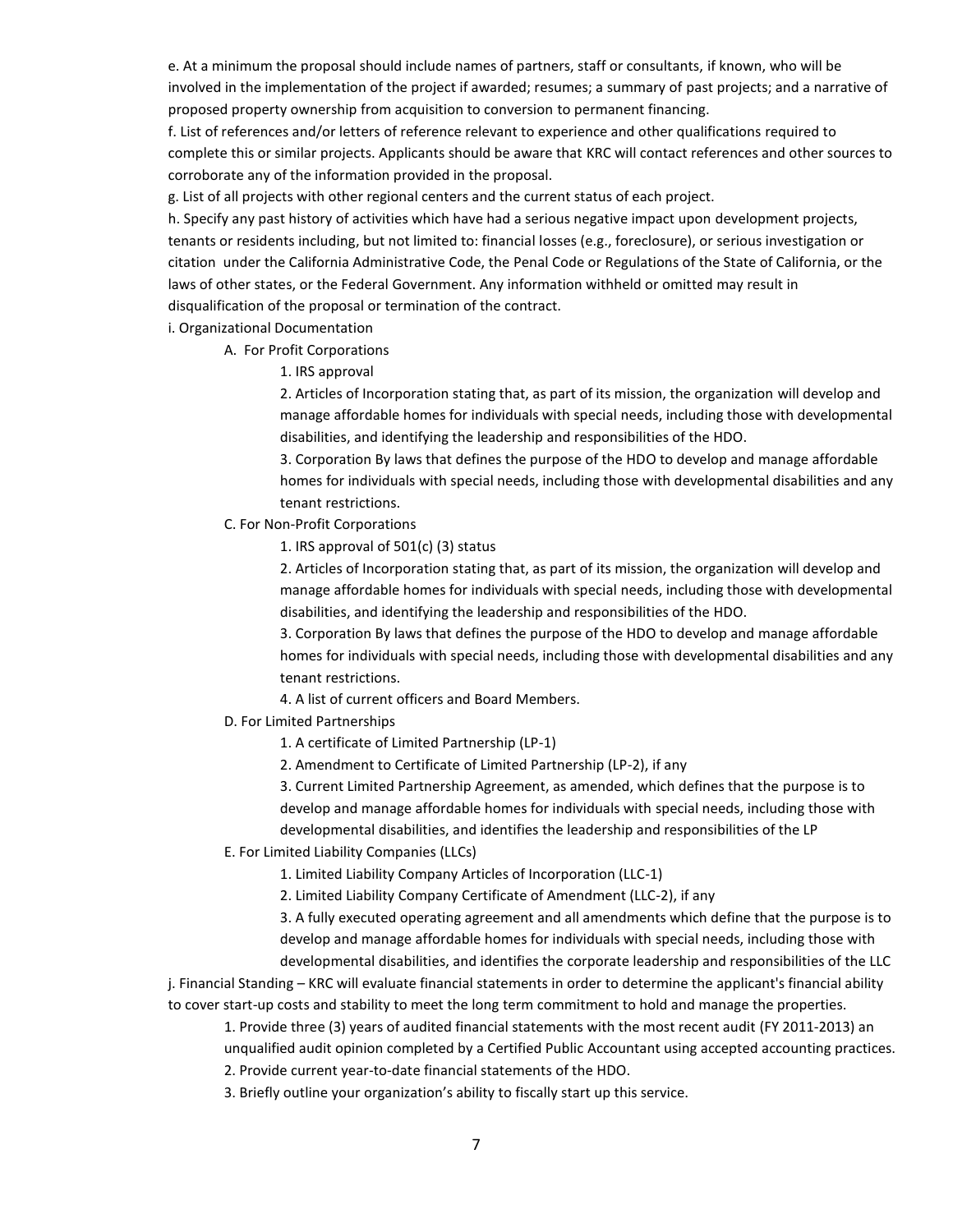#### IV. Implementation Plan

a. A narrative proposal of the project that includes the proposed properties' ownership structure.

b. The plan must specify a process that ensures compliance with all state and local building requirements, including without limitation the regional center's receipt of verification that each project has received all applicable, required permits prior to the start of any demolition, construction, or renovation/rehabilitation.

c. Include a sequence of activities necessary to complete the project and specific to each property. This step-bystep action plan should include measurable, time limited activities toward the achievement of specific project tasks and achievement of the proposed outcome. The project objectives should be realistically achievable within the time frame. Timeline of project activities has to reflect a date for the properties to be acquired and leased to a service provider within 150 days of contract execution by all parties. The activities should cover each major step of the project and should include, but not be limited to:

1. Provide a corporation resolution that authorizes the signatory to sign on behalf of, and obligate the HDO.

2. Provision of funding commitment letters

3. Provision of evidence of property site control

4. Loan closing and Property Acquisition

5. Provision of evidence of property purchase, including an executed, recorded deed of trust and regulatory agreement

6. Provision of evidence of application to the County Tax Assessor

7. Provision of final sources and uses (budget)

8. Certificate of Occupancy (Notice of completion, if renovation)

9. Executed, long-term lease agreement between HDO and service provider

10. Executed, property management agreement

11. Evidence of property insurance

d. Activities which may occur within 120-180 days of contract execution by all parties

1. Property tax exemption, if not provided sooner

2. Reconciled sources and uses of funds (budget)

V. Proposed Sources and Uses (Project Budget). Allowable costs include pre-development costs, (i.e., closing and escrow; due diligence costs; environmental impact report, if indicated; survey and soil analysis), acquisition costs (funds to option, purchase, or acquire properties); development costs (architectural and engineering; permits and fees; appraisal cost; construction, legal, accounting, consultant, and project management fees, if necessary).

a. For all grants, specify the start-up budget amount you propose to be awarded for acquisition, and the start-up budget for renovation. Additionally, specify the acquisition total start-up budget amount required which must show a one to three (1:3) leveraging of awarded funds with hard (dollar) and/or soft (in-kind) commitments.

b. A budget narrative describing how each budget line item was calculated is required to sufficiently define all terms and areas of the budget except the item for property modification.

c. Include sources for leveraged funds, (e.g., private parties, bank loans, and foundations).

d. Evidence may include, but not be limited to, letters of commitment; memoranda of understanding that specify a financial commitment to the proposed project.

e. Demonstrate a leverage ratio of a minimum of three (3) dollars in leveraged funds to each one (1) dollar in CPP funds, (i.e., the CPP funds do not exceed 25 percent of the total cost of the project).

f. Identify the projected permanent debt service.

g. General Expenses or developer fee should address specific minor expenses that cannot be classified in any other line item.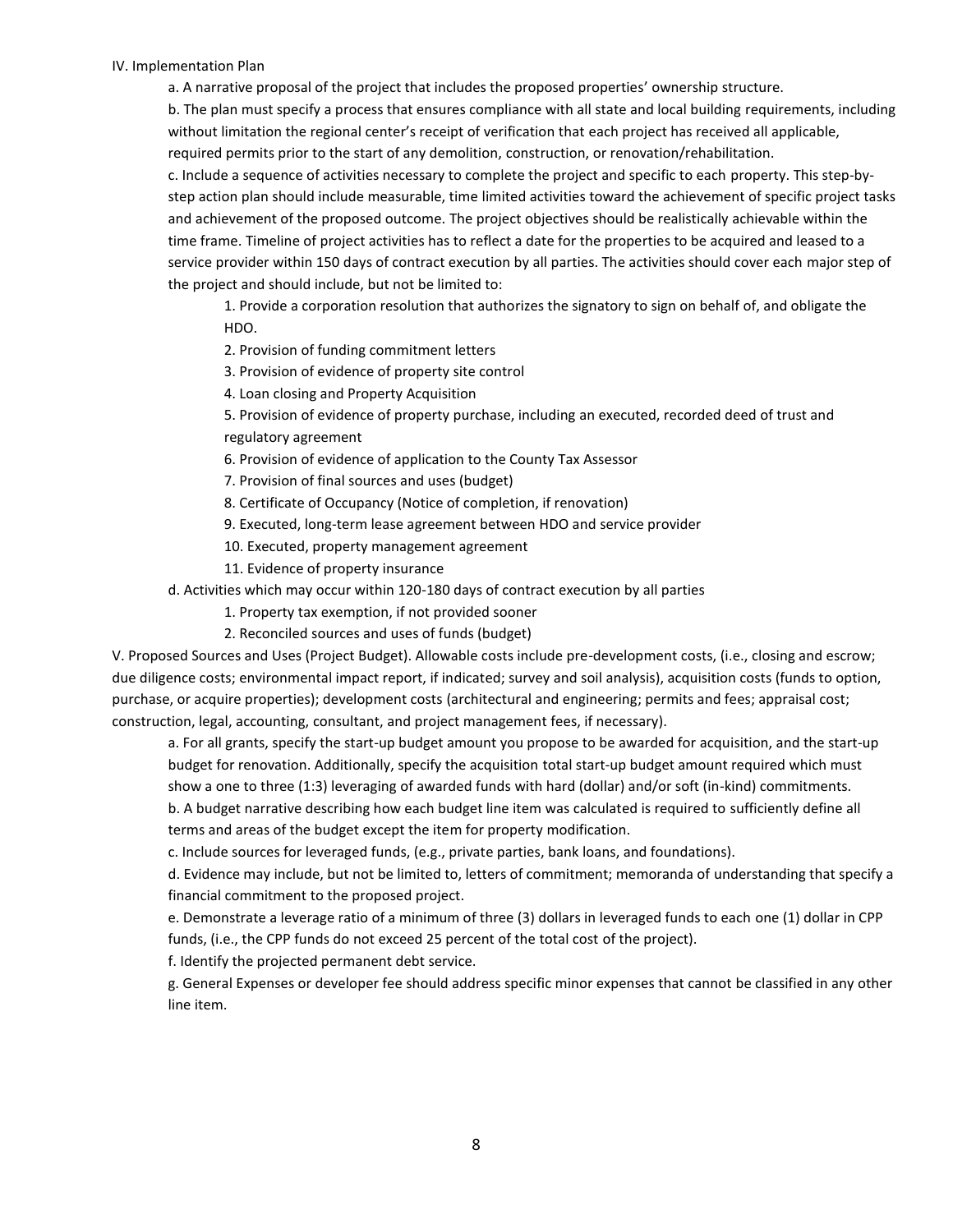#### VI. Renovation and Maintenance

a. Describe the process for securing bids from architects, property management (if outsourced) and construction services. b. Note whether maintenance functions are performed by HDO in-house staff or whether secured from a property management agency.

c. Renovation reimbursement must be in accordance with the CPP Housing Guidelines and as identified in the RFP.

#### VII. Leasing Structure

a. Describe how the lease to a service provider is structured by defining what items will be paid by the lessee, and what will be paid by the HDO. At a minimum address:

- 1. Property Taxes
- 2. Insurance
- 3. Building Maintenance
- 4. Landscaping Maintenance
- b. Describe the leasing structure to address:
	- 1. Typical length of lease agreement

2. Whether the budget is structured such that no rent increases will be passed to the lessee, or an anticipated timeline with the amounts of rent increases.

FY2019-2020 Community Placement Plan/Community Resource Development Plan HOUSING GUIDELINES FOR USE OF STARTUP FUNDING *(For informational purposes only, please contact Janeice Cunningham at (661) 852- 3382.*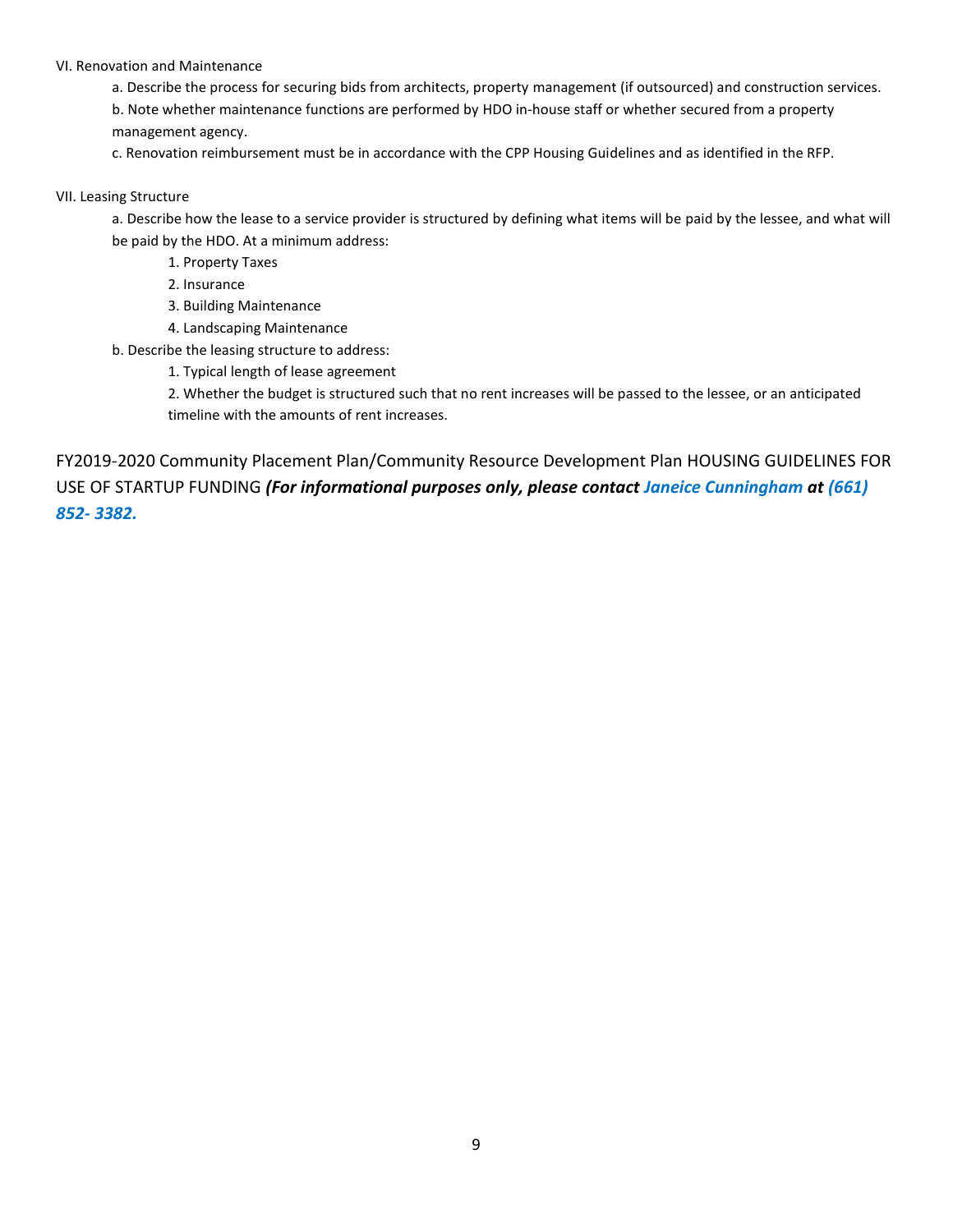

**KERN REGIONAL CENTER** 

Striving to Achieve Equality, Independence and Empowerment

# **Request for Proposal Affirmation**

\_\_\_\_\_\_\_\_\_\_\_\_\_\_\_\_\_\_\_\_\_\_\_\_\_\_\_\_\_\_\_\_\_\_\_\_\_\_\_\_\_\_\_\_\_\_\_\_\_\_\_\_\_\_\_\_\_\_\_\_\_\_\_\_\_\_\_\_\_\_\_\_\_\_\_\_\_\_\_\_\_\_\_\_\_\_\_\_\_\_\_\_\_\_\_\_\_\_\_\_\_\_\_

## NAME OF APPLICANT or ORGANIZATION SUBMITTING PROPOSAL *(please print)*

| <b>ADDRESS</b>                            | <b>CITY</b>       | <b>STATE</b>   | ZIP |  |  |
|-------------------------------------------|-------------------|----------------|-----|--|--|
| CONTACT PERSON FOR PROJECT (please print) |                   |                |     |  |  |
| <b>TELEPHONE NUMBER</b>                   | <b>FAX NUMBER</b> | e-mail address |     |  |  |
|                                           |                   |                |     |  |  |

\_\_\_\_\_\_\_\_\_\_\_\_\_\_\_\_\_\_\_\_\_\_\_\_\_\_\_\_\_\_\_\_\_\_\_\_\_\_\_\_\_\_\_\_\_\_\_\_\_\_\_\_\_\_\_\_\_\_\_\_\_\_\_\_\_\_\_\_\_\_\_\_\_\_\_\_\_\_\_\_\_\_\_\_\_\_\_\_\_\_\_\_\_\_\_\_\_\_\_\_\_\_\_

NAME OF PARENT CORPORATION, if applicable please indicate:  $\bigcirc$  Non-profit  $\bigcirc$  For-profit

# AUTHOR OF PROPOSAL *(if different from applicant identified above)*

| List all Regional Centers with which you have vendored programs or services (use additional paper if need more room)    |                                        |                                |                    |  |
|-------------------------------------------------------------------------------------------------------------------------|----------------------------------------|--------------------------------|--------------------|--|
| Reg. Center                                                                                                             | Name of Program/Service                | <b>Type of Program/Service</b> | Vendor Number      |  |
|                                                                                                                         |                                        |                                |                    |  |
|                                                                                                                         |                                        |                                |                    |  |
|                                                                                                                         |                                        |                                |                    |  |
| List all Regional Centers with which you have programs/services in development (use additional paper if need more room) |                                        |                                |                    |  |
| Reg. Center                                                                                                             | Type of Program/Service in Development |                                | Service Start Date |  |
|                                                                                                                         |                                        |                                |                    |  |
|                                                                                                                         |                                        |                                |                    |  |
|                                                                                                                         |                                        |                                |                    |  |

I affirm that the information presented in this application and proposal is true and that this proposal was developed and authored by the person(s) indicated. I understand that any falsification of information or failure to disclose any history of deficiencies or abuse will be cause for immediate disqualification. I also understand that failure to meet minimum qualifications as stated in the RFP, late proposal submissions, facsimile proposal copies, and any missing information will also be cause for immediate disqualification. I further understand that, in the event that my proposal is selected for development, the proposal itself is not approved conclusively. My signature below authorizes KRC to verify references and bank statements.

Applicant Signature/Signature of Person Authorized to Bind Organization DATE

\_\_\_\_\_\_\_\_\_\_\_\_\_\_\_\_\_\_\_\_\_\_\_\_\_\_\_\_\_\_\_\_\_\_\_\_\_\_\_\_\_\_\_\_\_\_\_\_\_\_\_\_\_\_\_\_\_\_\_\_\_\_\_\_\_\_\_\_\_\_\_\_\_\_\_\_\_\_\_\_\_\_\_\_\_\_\_\_\_\_\_\_\_\_\_\_\_\_\_\_\_\_\_\_\_\_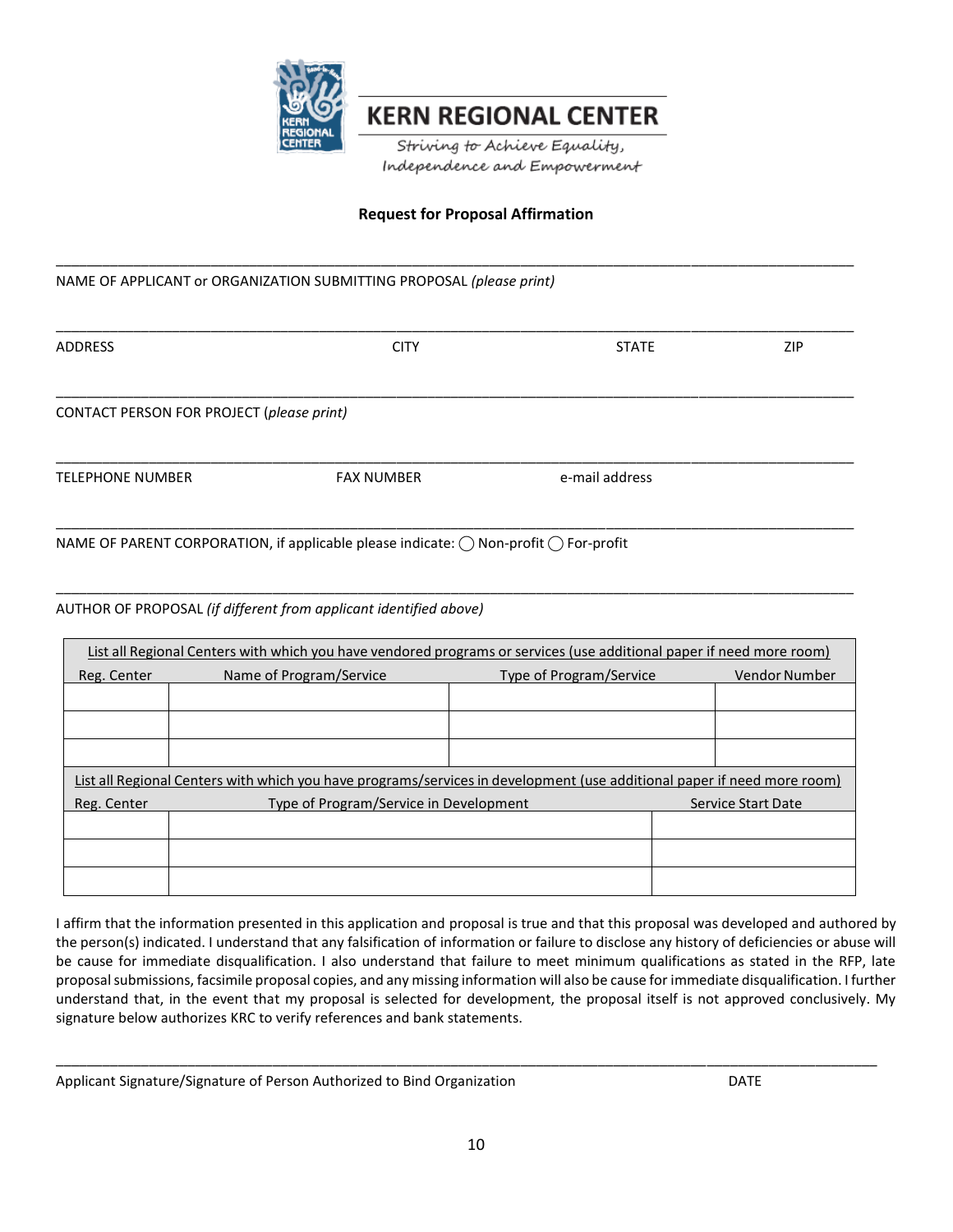# **Kern Regional Center RFP Housing Acquisition and Remodeling FY19-20**

PROPOSAL REVIEW/EVALUATION CRITERIA

| Applicant / Agency |  |
|--------------------|--|
|--------------------|--|

Applicant /Agency \_\_\_\_\_\_\_\_\_\_\_\_\_\_\_\_\_\_\_\_\_\_\_\_\_\_\_\_\_\_\_\_\_\_\_\_\_ Reviewer\_\_\_\_\_\_\_\_\_\_\_\_\_\_\_\_\_\_\_\_\_\_\_\_\_\_\_\_\_\_\_\_\_\_\_\_\_\_\_\_\_\_

| <b>Proposal Section</b>                                                                                                                                                                                            | <b>Scoring Criteria</b>                                                                                                                                                                                                                                                                                                                                                                                                                                  | <b>Score</b>                                   | <b>Maxim</b><br>um<br><b>Score</b> | Proposal<br><b>Score</b> |
|--------------------------------------------------------------------------------------------------------------------------------------------------------------------------------------------------------------------|----------------------------------------------------------------------------------------------------------------------------------------------------------------------------------------------------------------------------------------------------------------------------------------------------------------------------------------------------------------------------------------------------------------------------------------------------------|------------------------------------------------|------------------------------------|--------------------------|
| A. HDO Organizational and Financial Development                                                                                                                                                                    |                                                                                                                                                                                                                                                                                                                                                                                                                                                          |                                                |                                    |                          |
| The applicant/agency has prior experience purchasing<br>1.<br>property to be used as licensed homes for clients who<br>have moved from the state developmental<br>centers/restrictive settings.                    | 1-2 years / 2-4 homes<br>3-5 years / 5-10 homes<br>$>$ than 6 years $/$ > 10 homes<br>$\bullet$                                                                                                                                                                                                                                                                                                                                                          | $3-5$ pts<br>$6-8$ pts<br>9-10 pts             | 10                                 |                          |
| 2. The applicant/agency has prior experience remodeling<br>property to be used as licensed homes for clients<br>moving from the state developmental centers, including<br>homes to be licensed as an EBSH and CCH. | 1-2 years / 2-4 homes<br>3-5 years / 5-10 homes<br>$>$ than 6 years $/$ > 10 homes                                                                                                                                                                                                                                                                                                                                                                       | $3-5$ pts<br>$6-8$ pts<br>9-10 pts             | 10                                 |                          |
| The applicant/agency's financial statement reflects<br>3.<br>sound fiscal practices. Assets are sufficient to<br>undertake the proposed project.                                                                   | 1 Successful independent audit plus NPO<br>ownership of 2-4 homes in good financial<br>standing<br>2 Successful independent audits plus NPO<br>ownership of 5-8 homes in good financial<br>standing<br>3 Successful independent audits plus NPO<br>ownership of 9-10 homes in good financial<br>standing<br>>3 Successful independent audits by at least<br>2 different audit firms plus NPO ownership of<br>11 or more homes in good financial standing | $3-5$ pts<br>$6-8$ pts<br>9-12 pts<br>13-15pts | 15                                 |                          |
| <b>B. Narrative Proposal</b>                                                                                                                                                                                       |                                                                                                                                                                                                                                                                                                                                                                                                                                                          |                                                |                                    |                          |
| 1. The overall proposal indicates an ability to follow<br>directions and is an appropriate response to the RFP                                                                                                     | Proposal follows outline and is complete<br>$\bullet$<br>Above, plus mission statement with person-<br>$\bullet$<br>centered values<br>Above, plus no negative financial histories<br>Above, plus complete financial documentation                                                                                                                                                                                                                       | $3-5$ pts<br>$6-8$ pts<br>9-12 pts<br>13-15pts | 15                                 |                          |